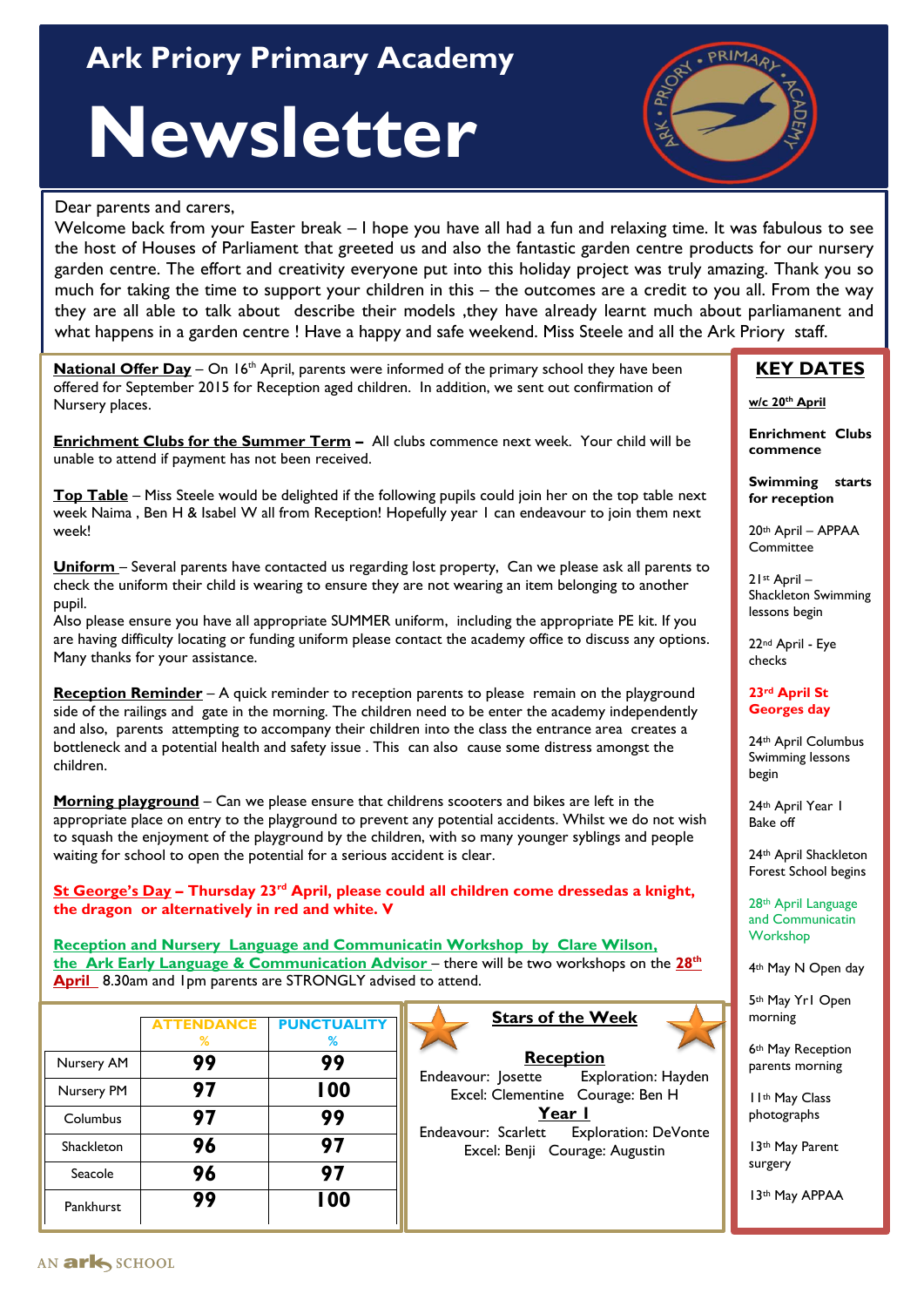#### APPA **Springtime Tea Party**

Thank you so much to everyone who supported the **Springtime Tea party** at the end of last term. We are delighted to tell you that we raised an incredible **£1414**!! In addition, our fantastic nursery families raised **£246.60** from their cakes and bake stall!

Huge thanks go to everyone who helped in the preparation and running of the tea party, to those Ark Priory families and friends who had a estate agent board outside their homes, and of course to our sponsors **Finlay Brewer estate agents**, whose support not only helped us to raise invaluable funds for Ark Priory, but also enabled us to have a free Easter egg hunt for all the children, and give them lots of goodies! The funds raised will be spent on caterpillars (and hopefully future butterflies!) and duckling eggs for all the children to enjoy, and to develop their understanding of life cycles up close. The remaining amount will be spent on library resources for the children.

#### **Bake Sales**

With only one 'bake off' left for each year group, here is an update on the last two term's INCREDIBLE efforts. So far, we have raised:

Year One: £449.35 Reception: £495.35 Nursery: £564.71

All monies raised from the bake sales go towards enrichment activities for the children, helping to fund the transport for school trips for example.

The next 'bake off' is Year One's, next Friday 24th April at 3!

**Key Dates for you diaries** *(for APPAA meeting dates please see the noticeboard)*

| Friday April 24th, 3pm<br>Thursday May 14th, 7.30pm<br>Governor, Dineshi Ramesh) | <b>Year One Bake Off</b><br><b>Fund raising meeting (with updates from Miss Steele, APPAA, and</b> |
|----------------------------------------------------------------------------------|----------------------------------------------------------------------------------------------------|
| Friday May 22nd, 3pm                                                             | <b>Reception Bake Off</b>                                                                          |
| Thursday June 18th, 6pm                                                          | <b>Parent, carer and staff drinks (timing and venue tbc)</b>                                       |
| Friday June 19th, 3pm                                                            | <b>Nursery Bake Off</b>                                                                            |
| Saturday July 4th, I I am                                                        | <b>Summer Fair</b>                                                                                 |
| Friday July 17th, 3pm                                                            | All years Bake Off (and announcement of the winners!)                                              |

If you think you might be able to help with this year's Summer fair, and join (or head) the sub-committee, please email [appaacommittee@gmail.com.](mailto:appaacommittee@gmail.com) We need you to make this year's fair even better than last year's!! **Please get in touch!**

Have a wonderful term,.

APPAA committee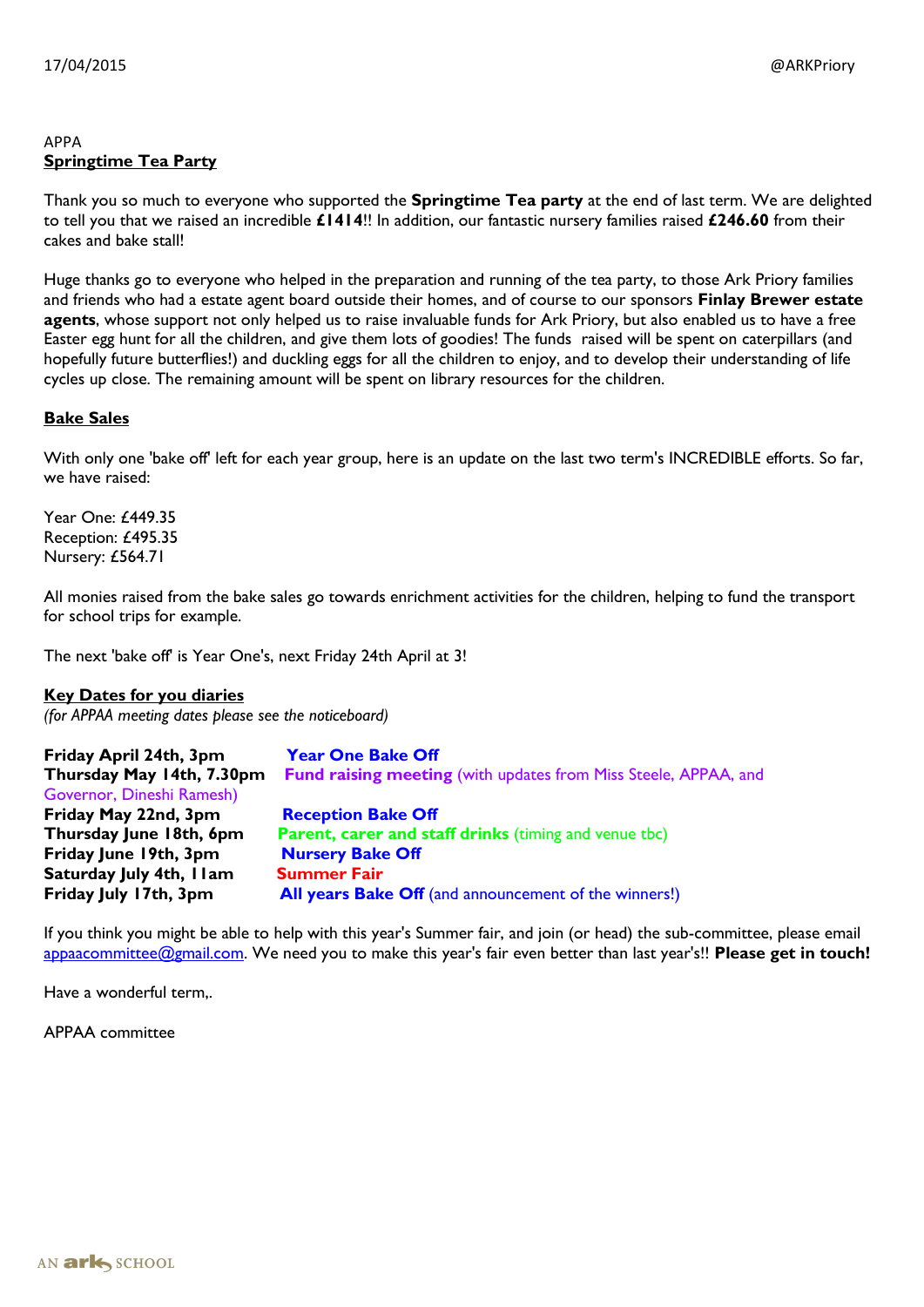#### 17/04/2015 @ARKPriory

#### **100% Attendance for Autumn 2014 Term**

Isabel Ambramsky Zoe Albrecht Philip Alvino Isabel Ayiotis Enriquetta Burton Philippa Burton Alafia Fayeton -Blacq Callum Franc Alice Francis Jasper Francis Agatha Hickman Ava Lancaster Charles Lancaster Raine Lewis -Stephenson Claude Mahadeo Noah Mauchline James Meyer Leonard Owedyk Alexander Page Jessica Rabiei Seren Shaw Digby Usher Edie Wright

#### **100% Attendance for Spring 2015 Term**

Freya Cornish Rupert Drew Michael Florczak -Wisz Emily Gyorgyovich Edward Harrsion Freya Hyslop Troy Kassebaum Alan Kowalczyk Otto Vick Tessa Webster Isabel Weyman

#### **100% Attendance for Autumn 2014 and Spring 2015 Term**

Adam Domineck Marcus Dowding Lucian Drew Logan French Lukas Gronvold Lena Legat Josette Lignereux Dylan Loveridge Hussan Mulji Ayah Noor

#### **Handwriting Award**

Eleri Hope -Jones Leo Gyves Daisy Gillett Emilia Rodgers